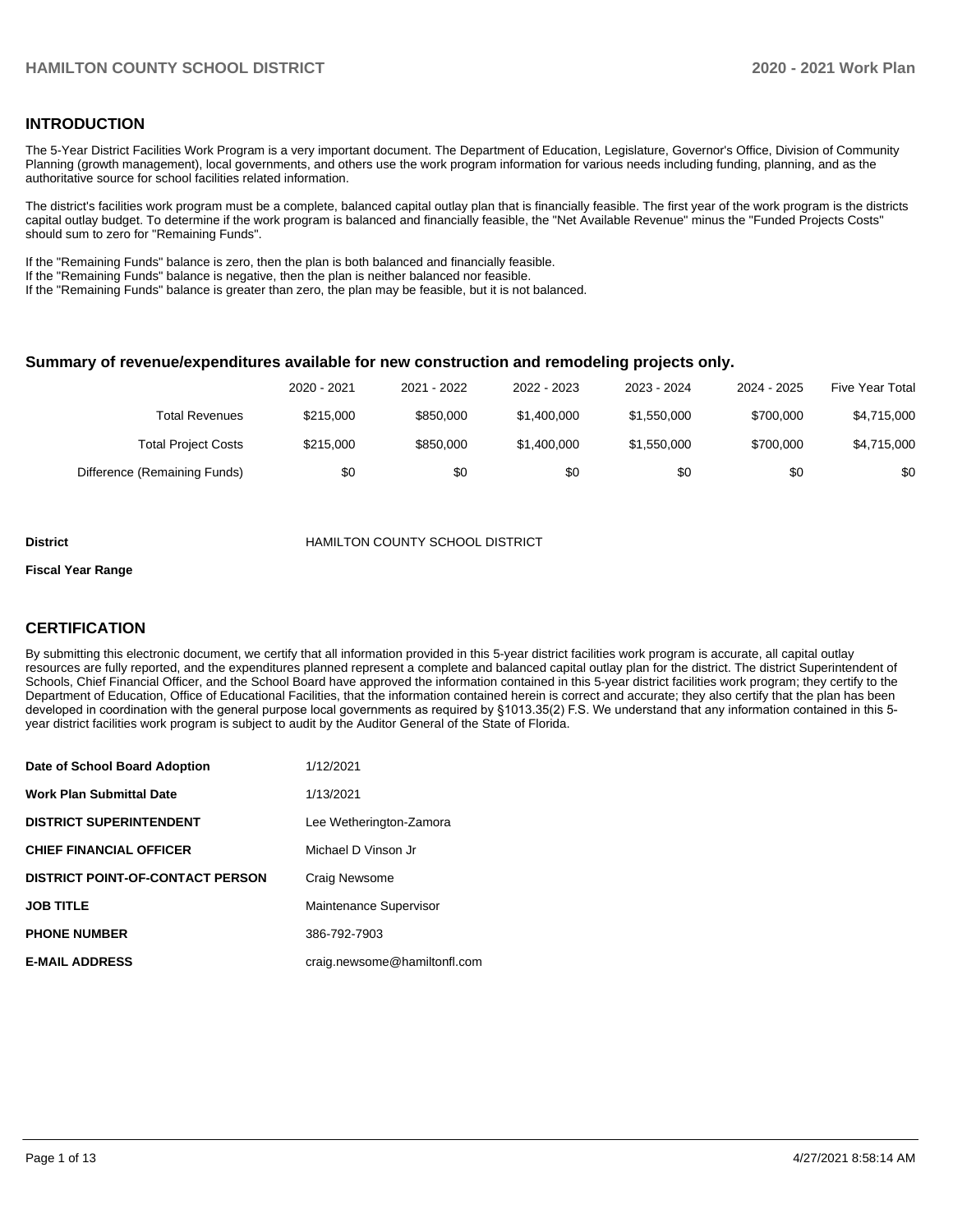# **Expenditures**

### **Expenditure for Maintenance, Repair and Renovation from 1.50-Mills and PECO**

Annually, prior to the adoption of the district school budget, each school board must prepare a tentative district facilities work program that includes a schedule of major repair and renovation projects necessary to maintain the educational and ancillary facilities of the district.

| Item                                                                                                                                                                                  | $2020 - 2021$<br><b>Actual Budget</b>                                           | 2021 - 2022<br>Projected | 2022 - 2023<br>Projected | 2023 - 2024<br>Projected | 2024 - 2025<br>Projected | <b>Total</b> |  |  |  |  |
|---------------------------------------------------------------------------------------------------------------------------------------------------------------------------------------|---------------------------------------------------------------------------------|--------------------------|--------------------------|--------------------------|--------------------------|--------------|--|--|--|--|
| <b>HVAC</b>                                                                                                                                                                           | \$29,367                                                                        | \$30,000                 | \$30,000                 | \$30,000                 | \$30,000                 | \$149,367    |  |  |  |  |
| CENTRAL HAMILTON ELEMENTARY, GENERAL SERVICES, HAMILTON COUNTY ELEMENTARY SCHOOL, HAMILTON COUNTY HIGH<br>Locations:<br>(NEW), HAMILTON COUNTY SPORTS COMPLEX                         |                                                                                 |                          |                          |                          |                          |              |  |  |  |  |
| Flooring                                                                                                                                                                              | \$40,000                                                                        | \$50,000                 | \$40,000                 | \$40,000                 | \$40,000                 | \$210,000    |  |  |  |  |
| Locations:                                                                                                                                                                            | GENERAL SERVICES, HAMILTON COUNTY ELEMENTARY SCHOOL, HAMILTON COUNTY HIGH (NEW) |                          |                          |                          |                          |              |  |  |  |  |
| Roofing                                                                                                                                                                               | \$40,000                                                                        | \$50,000                 | \$50,000                 | \$50,000                 | \$50,000                 | \$240,000    |  |  |  |  |
| GENERAL SERVICES, HAMILTON COUNTY ELEMENTARY SCHOOL, HAMILTON COUNTY HIGH (NEW)<br>Locations:                                                                                         |                                                                                 |                          |                          |                          |                          |              |  |  |  |  |
| Safety to Life                                                                                                                                                                        | \$50,000                                                                        | \$30,000                 | \$30,000                 | \$30,000                 | \$30,000                 | \$170,000    |  |  |  |  |
| Locations: GENERAL SERVICES, HAMILTON COUNTY ELEMENTARY SCHOOL, HAMILTON COUNTY HIGH (NEW)                                                                                            |                                                                                 |                          |                          |                          |                          |              |  |  |  |  |
| Fencing                                                                                                                                                                               | \$25,000                                                                        | \$25,000                 | \$25,000                 | \$25,000                 | \$25,000                 | \$125,000    |  |  |  |  |
| GENERAL SERVICES, HAMILTON COUNTY ELEMENTARY SCHOOL, HAMILTON COUNTY HIGH (NEW)<br>Locations:                                                                                         |                                                                                 |                          |                          |                          |                          |              |  |  |  |  |
| Parking                                                                                                                                                                               | \$25,000                                                                        | \$25,000                 | \$25,000                 | \$25,000                 | \$25,000                 | \$125,000    |  |  |  |  |
| Locations:                                                                                                                                                                            | GENERAL SERVICES, HAMILTON COUNTY ELEMENTARY SCHOOL, HAMILTON COUNTY HIGH (NEW) |                          |                          |                          |                          |              |  |  |  |  |
| Electrical                                                                                                                                                                            | \$30,000                                                                        | \$20,000                 | \$20,000                 | \$20,000                 | \$20,000                 | \$110,000    |  |  |  |  |
| CENTRAL HAMILTON ELEMENTARY, GENERAL SERVICES, HAMILTON COUNTY ELEMENTARY SCHOOL, HAMILTON COUNTY HIGH<br>Locations:<br>(NEW), HAMILTON COUNTY SPORTS COMPLEX                         |                                                                                 |                          |                          |                          |                          |              |  |  |  |  |
| Fire Alarm                                                                                                                                                                            | \$15,000                                                                        | \$15,000                 | \$15,000                 | \$15,000                 | \$15,000                 | \$75,000     |  |  |  |  |
| CENTRAL HAMILTON ELEMENTARY, GENERAL SERVICES, HAMILTON COUNTY ELEMENTARY SCHOOL, HAMILTON COUNTY HIGH<br>Locations:<br>(NEW), HAMILTON COUNTY SPORTS COMPLEX                         |                                                                                 |                          |                          |                          |                          |              |  |  |  |  |
| Telephone/Intercom System                                                                                                                                                             | \$10,000                                                                        | \$15,000                 | \$10,000                 | \$10,000                 | \$10,000                 | \$55,000     |  |  |  |  |
| CENTRAL HAMILTON ELEMENTARY, GENERAL SERVICES, HAMILTON COUNTY ELEMENTARY SCHOOL, HAMILTON COUNTY HIGH<br>Locations:<br>(NEW)                                                         |                                                                                 |                          |                          |                          |                          |              |  |  |  |  |
| <b>Closed Circuit Television</b>                                                                                                                                                      | \$0                                                                             | \$0                      | \$0                      | \$0                      | \$0                      | \$0          |  |  |  |  |
| Locations: No Locations for this expenditure.                                                                                                                                         |                                                                                 |                          |                          |                          |                          |              |  |  |  |  |
| Paint                                                                                                                                                                                 | \$25,000                                                                        | \$25,000                 | \$20,000                 | \$20,000                 | \$20,000                 | \$110,000    |  |  |  |  |
| GENERAL SERVICES, HAMILTON COUNTY ELEMENTARY SCHOOL, HAMILTON COUNTY HIGH (NEW)<br>Locations:                                                                                         |                                                                                 |                          |                          |                          |                          |              |  |  |  |  |
| Maintenance/Repair                                                                                                                                                                    | \$100,000                                                                       | \$85,000                 | \$80,000                 | \$75,000                 | \$70,000                 | \$410,000    |  |  |  |  |
| Locations: CENTRAL HAMILTON ELEMENTARY, GENERAL SERVICES, HAMILTON COUNTY ELEMENTARY SCHOOL, HAMILTON COUNTY HIGH<br>(NEW), HAMILTON COUNTY SPORTS COMPLEX, SOUTH HAMILTON ELEMENTARY |                                                                                 |                          |                          |                          |                          |              |  |  |  |  |
| <b>Sub Total:</b>                                                                                                                                                                     | \$389,367                                                                       | \$370,000                | \$345,000                | \$340,000                | \$335,000                | \$1,779,367  |  |  |  |  |

| וס ו<br>~~ |  | m -<br>. | ות. |  |
|------------|--|----------|-----|--|
|            |  |          |     |  |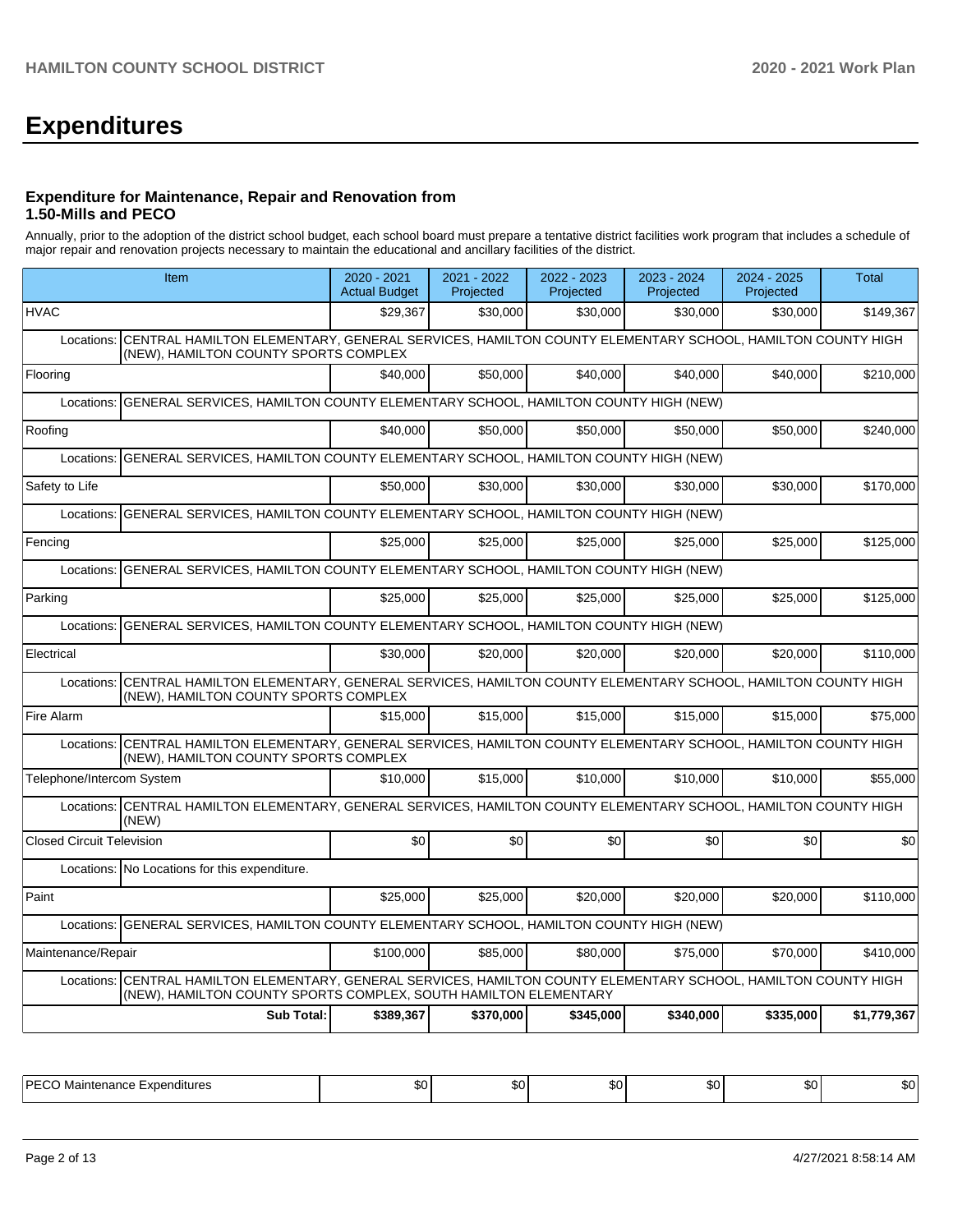| 1.50 Mill Sub<br>Total: I | \$389,367 | \$370,000 | \$345,000 | \$340,000 | \$335,000 | .9.367<br>، ۱۰۵۰ |
|---------------------------|-----------|-----------|-----------|-----------|-----------|------------------|
|---------------------------|-----------|-----------|-----------|-----------|-----------|------------------|

No items have been specified.

| Total:<br>. | \$389,367 | \$370.000 | \$345,000 | \$340.000 | \$335,000 | $\sim$<br>. п. |
|-------------|-----------|-----------|-----------|-----------|-----------|----------------|
|             |           |           |           |           |           |                |

#### **Local 1.50 Mill Expenditure For Maintenance, Repair and Renovation**

Anticipated expenditures expected from local funding sources over the years covered by the current work plan.

| Item                                                         | $2020 - 2021$<br><b>Actual Budget</b> | 2021 - 2022<br>Projected | 2022 - 2023<br>Projected | $2023 - 2024$<br>Projected | 2024 - 2025<br>Projected | <b>Total</b> |
|--------------------------------------------------------------|---------------------------------------|--------------------------|--------------------------|----------------------------|--------------------------|--------------|
| Remaining Maint and Repair from 1.5 Mills                    | \$389,367                             | \$370,000                | \$345,000                | \$340,000                  | \$335,000                | \$1,779,367  |
| Maintenance/Repair Salaries                                  | \$45,000                              | \$44,000                 | \$44,000                 | \$44,000                   | \$45,000                 | \$222,000    |
| <b>School Bus Purchases</b>                                  | \$2,000                               | \$125,000                | \$125,000                | \$125,000                  | \$130,000                | \$507,000    |
| <b>Other Vehicle Purchases</b>                               | \$25,000                              | \$50,000                 | \$50,000                 | \$50,000                   | \$50,000                 | \$225,000    |
| Capital Outlay Equipment                                     | \$130,000                             | \$200,000                | \$75,000                 | \$150,000                  | \$75,000                 | \$630,000    |
| <b>Rent/Lease Payments</b>                                   | \$5,000                               | \$5,000                  | \$5,000                  | \$5,000                    | \$5,000                  | \$25,000     |
| <b>COP Debt Service</b>                                      | \$0                                   | \$0                      | \$0                      | \$0                        | \$0                      | \$0          |
| Rent/Lease Relocatables                                      | \$0                                   | \$0                      | \$0                      | \$0                        | \$0                      | \$0          |
| <b>Environmental Problems</b>                                | \$25,000                              | \$15,000                 | \$15,000                 | \$15,000                   | \$15,000                 | \$85,000     |
| s.1011.14 Debt Service                                       | \$205,000                             | \$205,000                | \$205,000                | \$205,000                  | \$205,000                | \$1,025,000  |
| <b>Special Facilities Construction Account</b>               | \$0                                   | \$0                      | \$0                      | \$0                        | \$0                      | \$0          |
| Premiums for Property Casualty Insurance - 1011.71<br>(4a,b) | \$150,000                             | \$130,000                | \$130,000                | \$130,000                  | \$135,000                | \$675,000    |
| Qualified School Construction Bonds (QSCB)                   | \$0                                   | \$0                      | \$0                      | \$0                        | \$0                      | \$0          |
| Qualified Zone Academy Bonds (QZAB)                          | \$0                                   | \$0                      | \$0                      | \$0                        | \$0                      | \$0          |
| <b>Local Expenditure Totals:</b>                             | \$976,367                             | \$1,144,000              | \$994,000                | \$1,064,000                | \$995,000                | \$5,173,367  |

# **Revenue**

#### **1.50 Mill Revenue Source**

Schedule of Estimated Capital Outlay Revenue from each currently approved source which is estimated to be available for expenditures on the projects included in the tentative district facilities work program. All amounts are NET after considering carryover balances, interest earned, new COP's, 1011.14 and 1011.15 loans, etc. Districts cannot use 1.5-Mill funds for salaries except for those explicitly associated with maintenance/repair projects. (1011.71 (5), F.S.)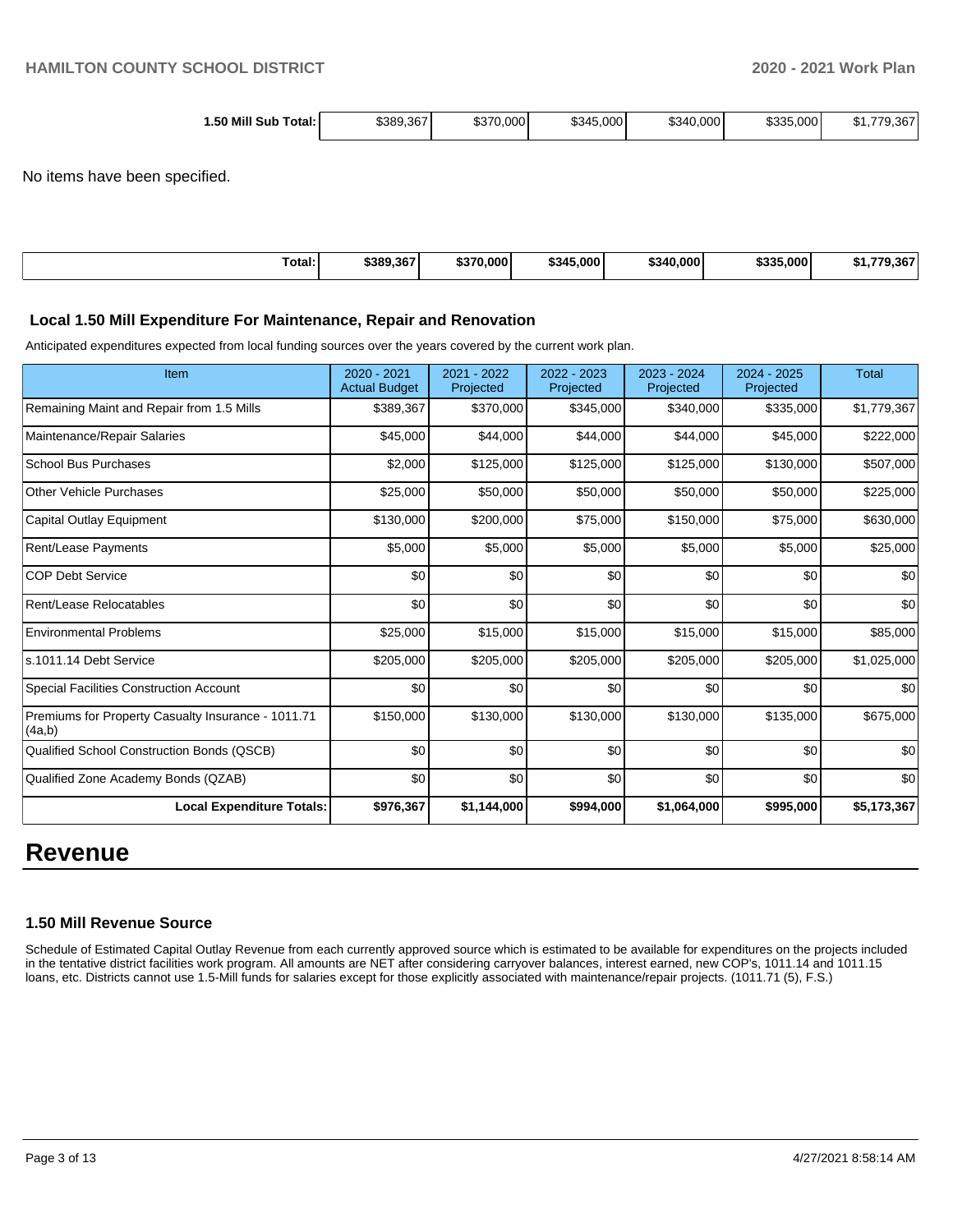| <b>Item</b>                                                                       | Fund | $2020 - 2021$<br><b>Actual Value</b> | $2021 - 2022$<br>Projected | $2022 - 2023$<br>Projected | $2023 - 2024$<br>Projected | $2024 - 2025$<br>Projected | Total           |
|-----------------------------------------------------------------------------------|------|--------------------------------------|----------------------------|----------------------------|----------------------------|----------------------------|-----------------|
| (1) Non-exempt property<br>lassessed valuation                                    |      | \$1,033,723,120                      | \$1,061,011,291            | \$1,093,765,816            | \$1,129,910,240            | \$1,169,508,205            | \$5,487,918,672 |
| $(2)$ The Millage projected for<br>discretionary capital outlay per<br>ls.1011.71 |      | 1.50                                 | 1.50                       | 1.50                       | 1.50                       | 1.50                       |                 |
| (3) Full value of the 1.50-Mill<br>discretionary capital outlay per<br>ls.1011.71 |      | \$1,736,655                          | \$1,782,499                | \$1,837,527                | \$1,898,249                | \$1,964,774                | \$9,219,704     |
| $(4)$ Value of the portion of the 1.50<br>-Mill ACTUALLY levied                   | 370I | \$1,488,561                          | \$1,527,856                | \$1,575,023                | \$1,627,071                | \$1,684,092                | \$7,902,603     |
| $(5)$ Difference of lines $(3)$ and $(4)$                                         |      | \$248.094                            | \$254.643                  | \$262.504                  | \$271,178                  | \$280,682                  | \$1,317,101     |

#### **PECO Revenue Source**

The figure in the row designated "PECO Maintenance" will be subtracted from funds available for new construction because PECO maintenance dollars cannot be used for new construction.

| Item                                 | Fund | $2020 - 2021$<br><b>Actual Budget</b> | 2021 - 2022<br>Projected | 2022 - 2023<br>Projected | 2023 - 2024<br>Projected | 2024 - 2025<br>Projected | Total            |
|--------------------------------------|------|---------------------------------------|--------------------------|--------------------------|--------------------------|--------------------------|------------------|
| <b>PECO New Construction</b>         | 340  | \$0                                   | \$0 <sub>1</sub>         | \$0                      | \$0 <sub>0</sub>         | \$0 <sub>1</sub>         | \$0 <sub>1</sub> |
| <b>PECO Maintenance Expenditures</b> |      | ا 30                                  | \$٥Ι                     | \$0                      | \$0 <sub>1</sub>         | \$0                      | \$0              |
|                                      |      | \$0                                   | \$0                      | \$0                      | \$0                      | \$0                      | \$0              |

## **CO & DS Revenue Source**

Revenue from Capital Outlay and Debt Service funds.

| <b>Item</b>                               | Fund | $2020 - 2021$<br><b>Actual Budget</b> | 2021 - 2022<br>Projected | 2022 - 2023<br>Projected | $2023 - 2024$<br>Projected | $2024 - 2025$<br>Projected | Total     |
|-------------------------------------------|------|---------------------------------------|--------------------------|--------------------------|----------------------------|----------------------------|-----------|
| ICO & DS Cash Flow-through<br>Distributed | 360  | \$68,317                              | \$68.317                 | \$68.317                 | \$68,317                   | \$68,317                   | \$341,585 |
| ICO & DS Interest on<br>Undistributed CO  | 360  | \$2.137                               | \$2,137                  | \$2,137                  | \$2.137                    | \$2.137                    | \$10,685  |
|                                           |      | \$70,454                              | \$70,454                 | \$70.454                 | \$70.454                   | \$70,454                   | \$352,270 |

#### **Fair Share Revenue Source**

Nothing reported for this section. All legally binding commitments for proportionate fair-share mitigation for impacts on public school facilities must be included in the 5-year district work program.

#### **Sales Surtax Referendum**

Specific information about any referendum for a 1-cent or ½-cent surtax referendum during the previous year.

**Did the school district hold a surtax referendum during the past fiscal year 2019 - 2020?**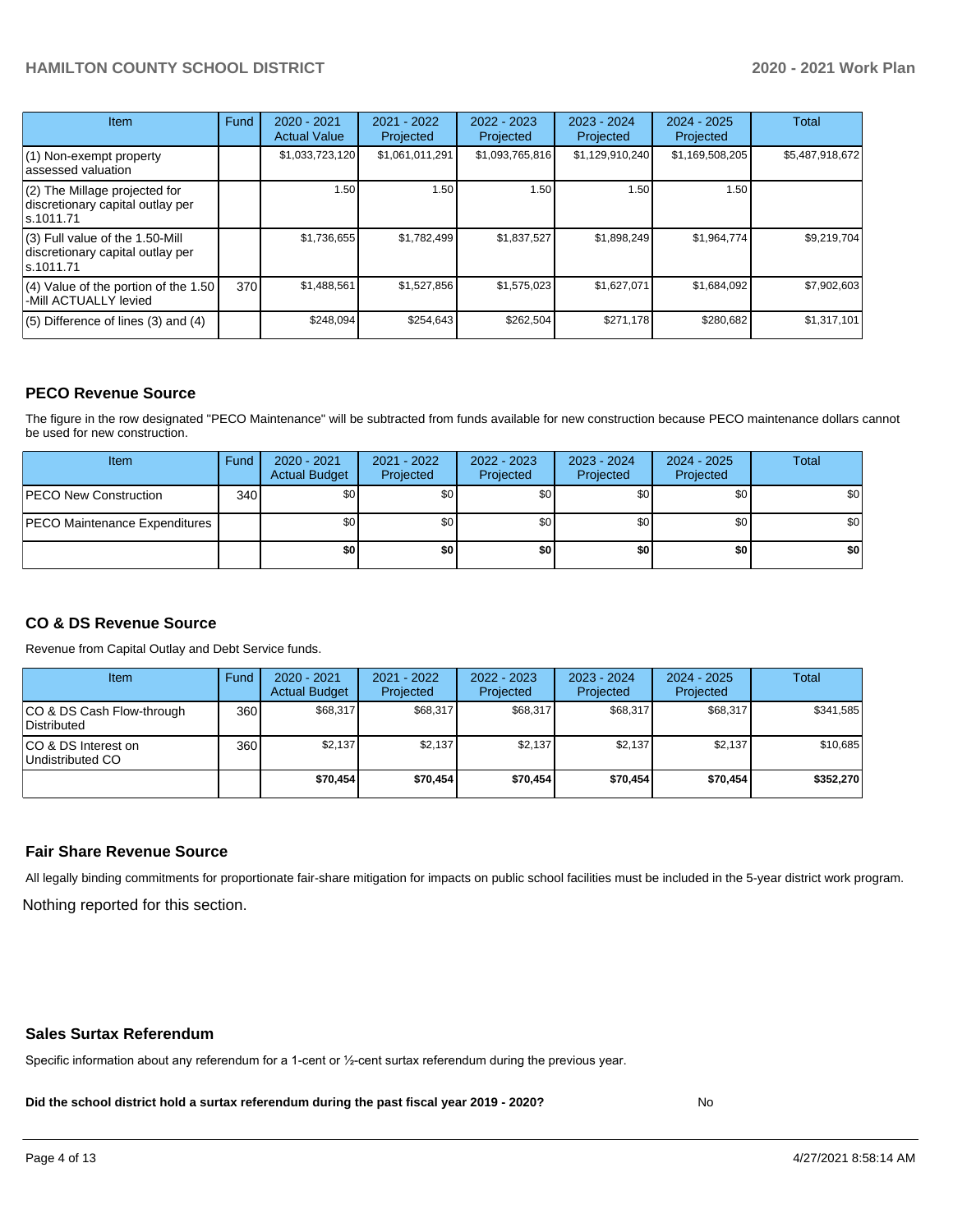# **Additional Revenue Source**

Any additional revenue sources

| Item                                                                                                                      | 2020 - 2021<br><b>Actual Value</b> | 2021 - 2022<br>Projected | 2022 - 2023<br>Projected | 2023 - 2024<br>Projected | 2024 - 2025<br>Projected | <b>Total</b>  |
|---------------------------------------------------------------------------------------------------------------------------|------------------------------------|--------------------------|--------------------------|--------------------------|--------------------------|---------------|
| Proceeds from a s.1011.14/15 F.S. Loans                                                                                   | \$0                                | \$0                      | \$0                      | \$0                      | \$0                      | \$0           |
| District Bonds - Voted local bond<br>referendum proceeds per s.9, Art VII<br><b>State Constitution</b>                    | \$0                                | \$0                      | \$0                      | \$0                      | \$0                      | \$0           |
| Proceeds from Special Act Bonds                                                                                           | \$0                                | \$0                      | \$0                      | \$0                      | \$0                      | \$0           |
| Estimated Revenue from CO & DS Bond<br>Sale                                                                               | \$0                                | \$850,000                | \$400,000                | \$0                      | \$0                      | \$1,250,000   |
| Proceeds from Voted Capital<br>Improvements millage                                                                       | \$0                                | \$0                      | \$0                      | \$0                      | \$0                      | \$0           |
| Other Revenue for Other Capital Projects                                                                                  | \$0                                | \$0                      | \$0                      | \$0                      | \$0                      | \$0           |
| Proceeds from 1/2 cent sales surtax<br>authorized by school board                                                         | \$0                                | \$0                      | \$0                      | \$0                      | \$0                      | \$0           |
| Proceeds from local governmental<br>infrastructure sales surtax                                                           | \$0                                | \$0                      | \$0                      | \$0                      | \$0                      | \$0           |
| Proceeds from Certificates of<br>Participation (COP's) Sale                                                               | \$0                                | \$0                      | \$0                      | \$0                      | \$0                      | \$0           |
| Classrooms First Bond proceeds amount<br>authorized in FY 1997-98                                                         | \$0                                | \$0                      | \$0                      | \$0                      | \$0                      | \$0           |
| <b>Classrooms for Kids</b>                                                                                                | \$0                                | \$0                      | \$0                      | \$0                      | \$0                      | \$0           |
| <b>District Equity Recognition</b>                                                                                        | \$0                                | \$0                      | \$0                      | \$0                      | \$0                      | \$0           |
| <b>Federal Grants</b>                                                                                                     | \$0                                | \$0                      | \$0                      | \$0                      | \$0                      | \$0           |
| Proportionate share mitigation (actual<br>cash revenue only, not in kind donations)                                       | \$0                                | \$0                      | \$0                      | \$0                      | \$0                      | \$0           |
| Impact fees received                                                                                                      | \$0                                | \$0                      | \$0                      | \$0                      | \$0                      | \$0           |
| Private donations                                                                                                         | \$0                                | \$0                      | \$0                      | \$0                      | \$0                      | \$0           |
| Grants from local governments or not-for-<br>profit organizations                                                         | \$0                                | \$0                      | \$0                      | \$0                      | \$0                      | \$0           |
| Interest, Including Profit On Investment                                                                                  | \$1,000                            | \$1,000                  | \$1,000                  | \$1,000                  | \$0                      | \$4,000       |
| Revenue from Bonds pledging proceeds<br>from 1 cent or 1/2 cent Sales Surtax                                              | \$0                                | \$0                      | \$0                      | \$0                      | \$0                      | \$0           |
| <b>Total Fund Balance Carried Forward</b>                                                                                 | \$887,077                          | \$1,255,725              | \$1,711,035              | \$1,363,512              | \$448,037                | \$5,665,386   |
| General Capital Outlay Obligated Fund<br><b>Balance Carried Forward From Total</b><br><b>Fund Balance Carried Forward</b> | \$0                                | \$0                      | \$0                      | \$0                      | \$0                      | \$0           |
| <b>Special Facilities Construction Account</b>                                                                            | \$0                                | \$0                      | \$0                      | \$0                      | \$0                      | \$0           |
| One Cent - 1/2 Cent Sales Surtax Debt<br>Service From Total Fund Balance Carried<br>Forward                               | \$0                                | \$0                      | \$0                      | \$0                      | \$0                      | \$0           |
| Capital Outlay Projects Funds Balance<br>Carried Forward From Total Fund<br><b>Balance Carried Forward</b>                | (\$1,255,725)                      | (\$1,711,035)            | (\$1,363,512)            | (\$448,037)              | (\$507,583)              | (\$5,285,892) |
| Subtotal                                                                                                                  | (\$367,648)                        | \$395,690                | \$748,523                | \$916,475                | (\$59,546)               | \$1,633,494   |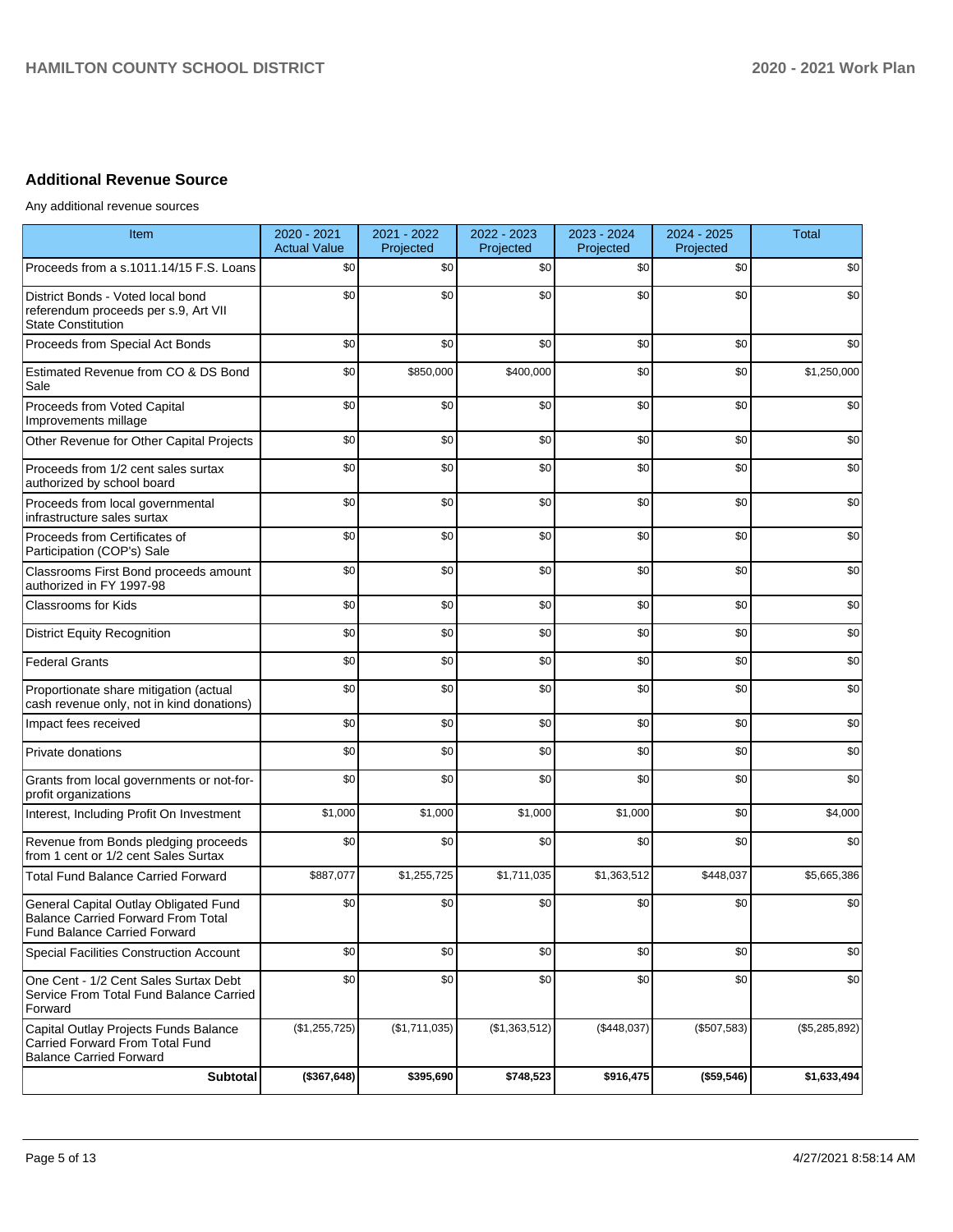# **Total Revenue Summary**

| Item Name                                                   | $2020 - 2021$<br><b>Budget</b> | 2021 - 2022<br>Projected | $2022 - 2023$<br>Projected | $2023 - 2024$<br>Projected | $2024 - 2025$<br>Projected | <b>Five Year Total</b> |
|-------------------------------------------------------------|--------------------------------|--------------------------|----------------------------|----------------------------|----------------------------|------------------------|
| Local 1.5 Mill Discretionary Capital Outlay<br>l Revenue    | \$1,488,561                    | \$1,527,856              | \$1,575,023                | \$1,627,071                | \$1,684,092                | \$7,902,603            |
| IPECO and 1.5 Mill Maint and Other 1.5<br>Mill Expenditures | (\$976,367)                    | (\$1,144,000)            | (S994.000)                 | (\$1,064,000)              | (\$995,000)                | (\$5,173,367)          |
| <b>IPECO Maintenance Revenue</b>                            | \$0                            | \$0 <sub>1</sub>         | \$0                        | \$0                        | \$0                        | \$0                    |
| <b>Available 1.50 Mill for New</b><br><b>Construction</b>   | \$512,194                      | \$383.856                | \$581.023                  | \$563.071                  | \$689.092                  | \$2,729,236            |

| <b>Item Name</b>                     | 2020 - 2021<br><b>Budget</b> | $2021 - 2022$<br>Projected | 2022 - 2023<br>Projected | $2023 - 2024$<br>Projected | $2024 - 2025$<br>Projected | <b>Five Year Total</b> |
|--------------------------------------|------------------------------|----------------------------|--------------------------|----------------------------|----------------------------|------------------------|
| ICO & DS Revenue                     | \$70,454                     | \$70.454                   | \$70,454                 | \$70,454                   | \$70,454                   | \$352,270              |
| <b>PECO New Construction Revenue</b> | \$0                          | \$0 <sub>1</sub>           | \$0                      | \$0                        | \$0                        | \$0                    |
| Other/Additional Revenue             | (\$367,648)                  | \$395,690                  | \$748,523                | \$916,475                  | (\$59,546)                 | \$1,633,494            |
| <b>Total Additional Revenuel</b>     | (\$297,194)                  | \$466.144                  | \$818,977                | \$986,929                  | \$10,908                   | \$1,985,764            |
| Total Available Revenue              | \$215,000                    | \$850,000                  | \$1,400,000              | \$1,550,000                | \$700,000                  | \$4,715,000            |

# **Project Schedules**

## **Capacity Project Schedules**

A schedule of capital outlay projects necessary to ensure the availability of satisfactory classrooms for the projected student enrollment in K-12 programs.

Nothing reported for this section.

Nothing reported for this section.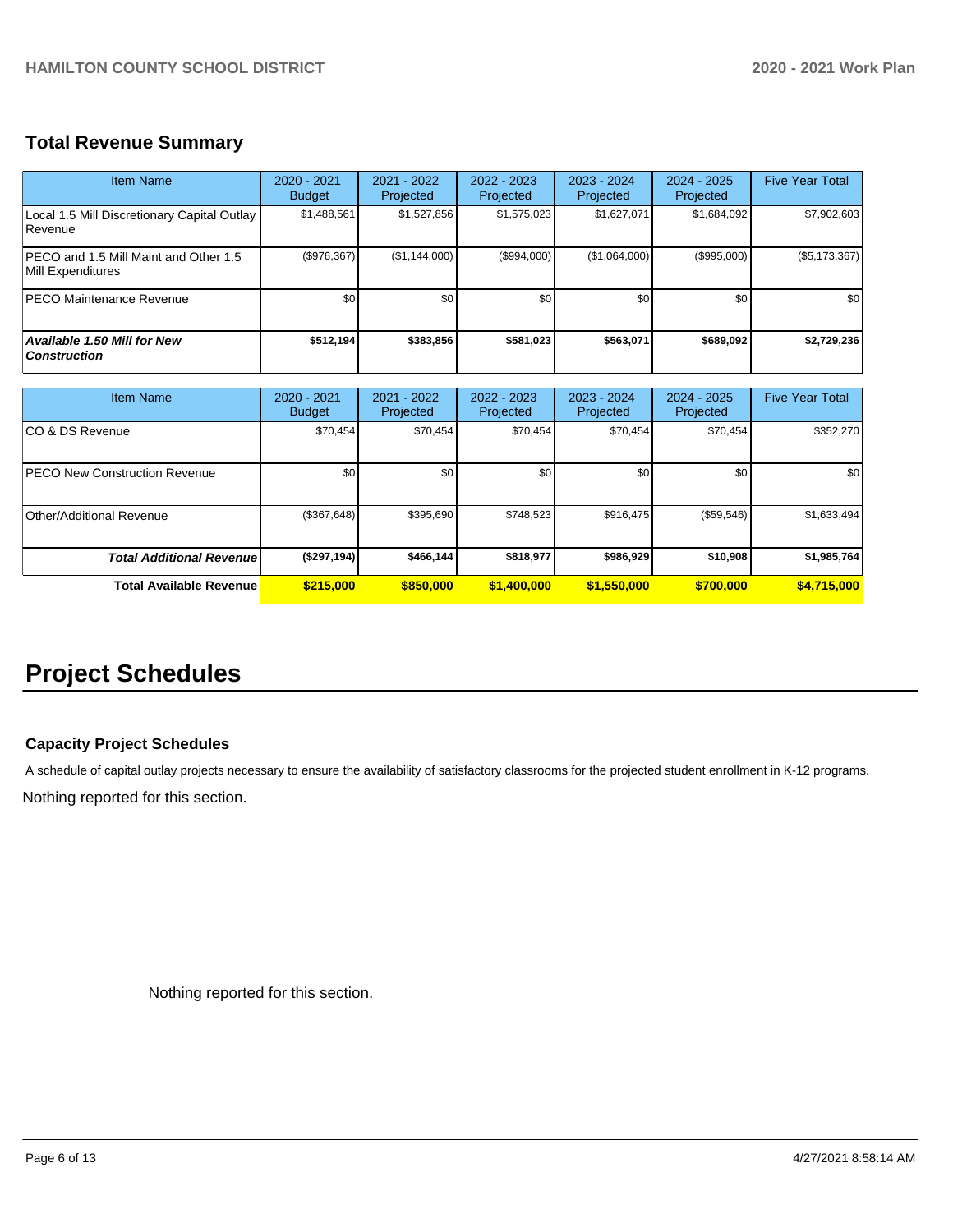#### **Other Project Schedules**

Major renovations, remodeling, and additions of capital outlay projects that do not add capacity to schools.

| <b>Project Description</b>                                                                                            | Location                             | 2020 - 2021<br><b>Actual Budget</b> | $2021 - 2022$<br>Projected | 2022 - 2023<br>Projected | 2023 - 2024<br>Projected | $2024 - 2025$<br>Projected | Total           | Funded |
|-----------------------------------------------------------------------------------------------------------------------|--------------------------------------|-------------------------------------|----------------------------|--------------------------|--------------------------|----------------------------|-----------------|--------|
| Remodel and renovation of<br>HCHS and District building.                                                              | HAMILTON COUNTY<br>HIGH (NEW)        | \$0                                 | \$850,000                  | \$400,000                | <b>\$01</b>              | \$0                        | \$1,250,000 Yes |        |
| Relocate and establish General<br>Services (Maintenance and<br>Transportation Departments)<br>on the District campus. | <b>HAMILTON COUNTY</b><br>HIGH (NEW) | \$0                                 | \$0                        | \$1,000,000              | \$1,550,000              | \$700,000                  | \$3,250,000 Yes |        |
| Replacement and upgrade of<br>Highway 129 Districtwide<br>Campus entrance sign.                                       | HAMILTON COUNTY<br>HIGH (NEW)        | \$65,000                            | \$0                        | \$0                      | \$0                      | \$0                        | \$65,000 Yes    |        |
| Install Chain Link Fence to fully<br>enclose the District and meet<br>School Safety Requirements.                     | <b>HAMILTON COUNTY</b><br>HIGH (NEW) | \$150,000                           | \$0                        | \$0                      | \$0                      | \$0                        | \$150,000 Yes   |        |
|                                                                                                                       |                                      | \$215,000                           | \$850,000                  | \$1,400,000              | \$1,550,000              | \$700,000                  | \$4,715,000     |        |

#### **Additional Project Schedules**

Any projects that are not identified in the last approved educational plant survey.

Nothing reported for this section.

#### **Non Funded Growth Management Project Schedules**

Schedule indicating which projects, due to planned development, that CANNOT be funded from current revenues projected over the next five years.

Nothing reported for this section.

# **Tracking**

**Capacity Tracking**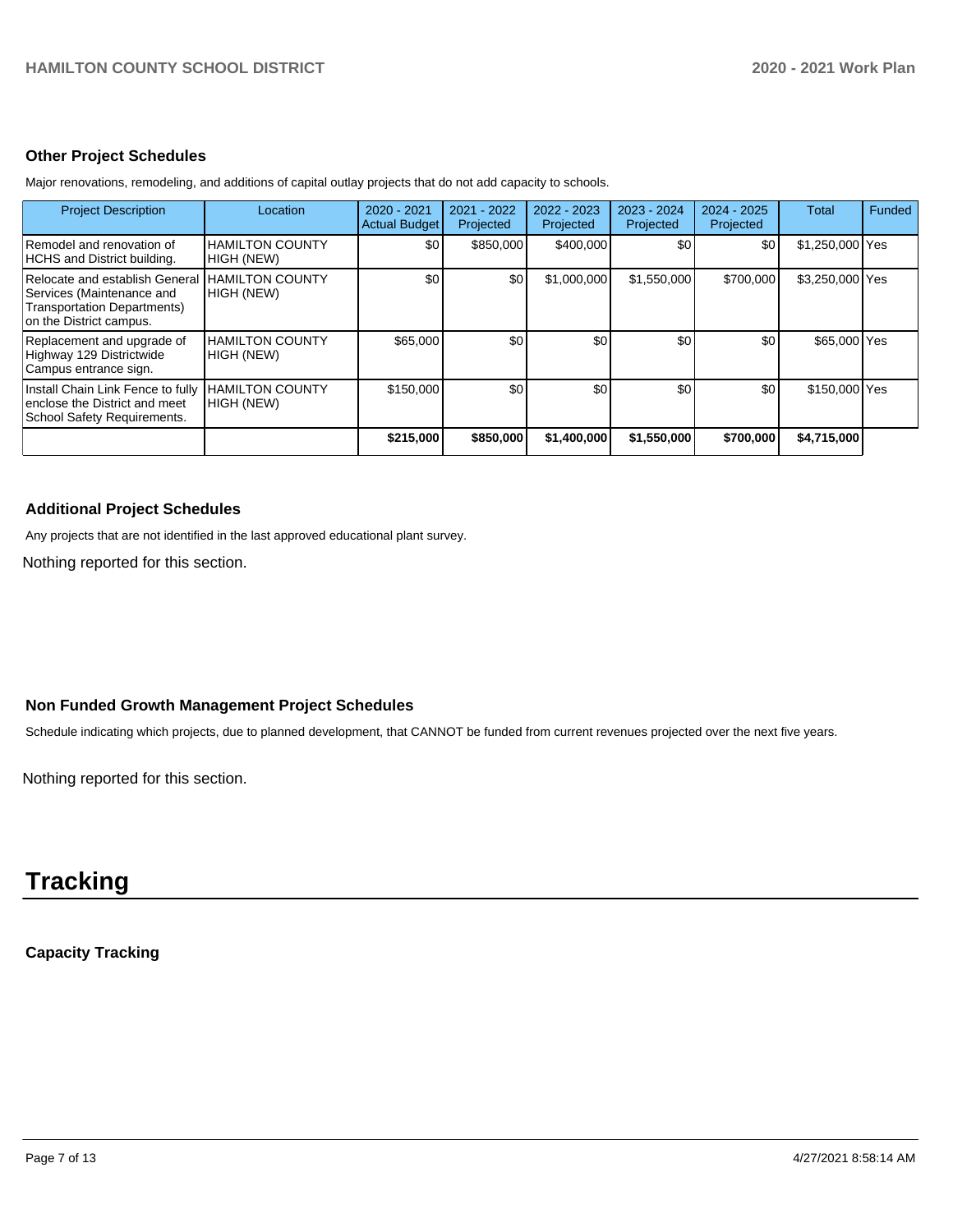| Location                                            | $2020 -$<br>2021 Satis.<br>Stu. Sta. | Actual<br>$2020 -$<br><b>2021 FISH</b><br>Capacity | Actual<br>$2019 -$<br>2020<br><b>COFTE</b> | # Class<br>Rooms | Actual<br>Average<br>$2020 -$<br>2021 Class<br><b>Size</b> | Actual<br>$2020 -$<br>2021<br><b>Utilization</b> | <b>New</b><br>Stu.<br><b>Capacity</b> | <b>New</b><br>Rooms to<br>be<br>Added/Re<br>moved | Projected<br>$2024 -$<br>2025<br><b>COFTE</b> | Projected<br>$2024 -$<br>2025<br><b>Utilization</b> | Projected<br>$2024 -$<br>2025 Class<br><b>Size</b> |
|-----------------------------------------------------|--------------------------------------|----------------------------------------------------|--------------------------------------------|------------------|------------------------------------------------------------|--------------------------------------------------|---------------------------------------|---------------------------------------------------|-----------------------------------------------|-----------------------------------------------------|----------------------------------------------------|
| <b>ISOUTH HAMILTON</b><br><b>IELEMENTARY</b>        | 268                                  |                                                    | $\Omega$                                   | 14               | ΟI                                                         | 0.00%                                            |                                       |                                                   | 0                                             | $0.00 \%$                                           | $\overline{0}$                                     |
| <b>HAMILTON COUNTY</b><br>HIGH (NEW)                | 1.029                                | 926                                                | 660                                        | 44               | 15 <sub>l</sub>                                            | 71.00 %                                          |                                       |                                                   | 626                                           | 68.00 %                                             | 14                                                 |
| <b>HAMILTON COUNTY</b><br><b>IELEMENTARY SCHOOL</b> | 964                                  | 964                                                | 841                                        | 51               | 16                                                         | 87.00 %                                          |                                       |                                                   | 843                                           | 87.00 %                                             | 17                                                 |
|                                                     | 2,261                                | 1.890                                              | 1.501                                      | 109              | 14 I                                                       | 79.42 %                                          | 0                                     | 0                                                 | 1,469                                         | 77.72 %                                             | 13                                                 |

The COFTE Projected Total (1,469) for 2024 - 2025 must match the Official Forecasted COFTE Total (1,470 ) for 2024 - 2025 before this section can be completed. In the event that the COFTE Projected Total does not match the Official forecasted COFTE, then the Balanced Projected COFTE Table should be used to balance COFTE.

| Projected COFTE for 2024 - 2025 |       | <b>Grade Level Type</b> | <b>Balanced Projected</b><br>COFTE for 2024 - 2025 |
|---------------------------------|-------|-------------------------|----------------------------------------------------|
| Elementary (PK-3)               | 551   |                         |                                                    |
| Middle (4-8)                    | 512   |                         | $\Omega$                                           |
| High (9-12)                     | 406   | Elementary (PK-3)       |                                                    |
|                                 | 1,470 | Middle (4-8)            | $\Omega$                                           |
|                                 |       | High (9-12)             | $\Omega$                                           |
|                                 |       |                         | 1,469                                              |

#### **Relocatable Replacement**

Number of relocatable classrooms clearly identified and scheduled for replacement in the school board adopted financially feasible 5-year district work program.

| .ocation                               | 2021<br>2020 | 2022<br>2021 | $-2023$<br>$2022 - 1$ | $2023 - 2024$ | 2025<br>2024 | Year 5 Total |
|----------------------------------------|--------------|--------------|-----------------------|---------------|--------------|--------------|
| <b>Total Relocatable Replacements:</b> |              |              |                       |               |              |              |

#### **Charter Schools Tracking**

Information regarding the use of charter schools.

Nothing reported for this section.

## **Special Purpose Classrooms Tracking**

The number of classrooms that will be used for certain special purposes in the current year, by facility and type of classroom, that the district will, 1), not use for educational purposes, and 2), the co-teaching classrooms that are not open plan classrooms and will be used for educational purposes.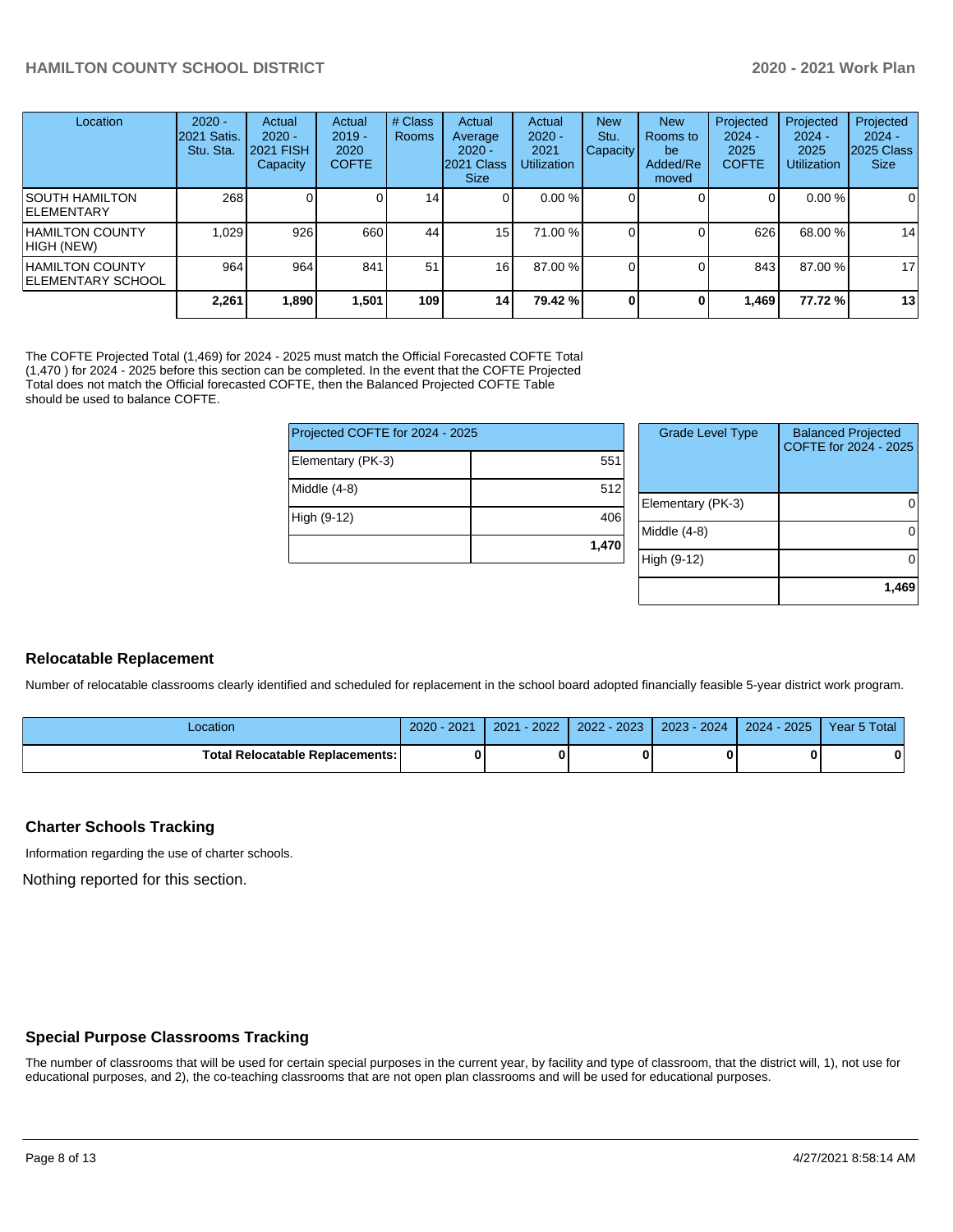| School | School Type                            | $#$ of Elementary<br>K-3 Classrooms                               | $#$ of Middle 4-8<br><b>Classrooms</b> | # of High $9-12$<br><b>Classrooms</b> | # of $ESE$<br><b>Classrooms</b> | # of Combo<br>Classrooms        | Total<br><b>Classrooms</b>        |
|--------|----------------------------------------|-------------------------------------------------------------------|----------------------------------------|---------------------------------------|---------------------------------|---------------------------------|-----------------------------------|
|        | <b>Total Educational Classrooms: I</b> |                                                                   |                                        |                                       |                                 |                                 | 0                                 |
| School | School Type                            | $\#$ of Elementary $\#$ of Middle 4-8<br><b>IK-3 Classrooms I</b> | <b>Classrooms</b>                      | # of High $9-12$<br><b>Classrooms</b> | # of $ESE$<br><b>Classrooms</b> | # of Combo<br><b>Classrooms</b> | <b>Total</b><br><b>Classrooms</b> |
|        | <b>Total Co-Teaching Classrooms:</b>   |                                                                   |                                        |                                       |                                 |                                 | 0                                 |

#### **Infrastructure Tracking**

**Necessary offsite infrastructure requirements resulting from expansions or new schools. This section should include infrastructure information related to capacity project schedules and other project schedules (Section 4).** 

Not Specified

**Proposed location of planned facilities, whether those locations are consistent with the comprehensive plans of all affected local governments, and recommendations for infrastructure and other improvements to land adjacent to existing facilities. Provisions of 1013.33(12), (13) and (14) and 1013.36 must be addressed for new facilities planned within the 1st three years of the plan (Section 5).** 

Not Specified

**Consistent with Comp Plan?** No

#### **Net New Classrooms**

The number of classrooms, by grade level and type of construction, that were added during the last fiscal year.

| List the net new classrooms added in the 2019 - 2020 fiscal year.                                                                                       |                              |                            | List the net new classrooms to be added in the 2020 - 2021 fiscal<br>year. |                        |                                                                        |                            |                                |                        |
|---------------------------------------------------------------------------------------------------------------------------------------------------------|------------------------------|----------------------------|----------------------------------------------------------------------------|------------------------|------------------------------------------------------------------------|----------------------------|--------------------------------|------------------------|
| "Classrooms" is defined as capacity carrying classrooms that are added to increase<br>capacity to enable the district to meet the Class Size Amendment. |                              |                            |                                                                            |                        | Totals for fiscal year 2020 - 2021 should match totals in Section 15A. |                            |                                |                        |
| Location                                                                                                                                                | $2019 - 2020$ #<br>Permanent | $2019 - 2020$ #<br>Modular | $2019 - 2020$ #<br>Relocatable                                             | $2019 - 2020$<br>Total | $2020 - 2021$ #<br>Permanent                                           | $2020 - 2021$ #<br>Modular | $2020 - 2021$ #<br>Relocatable | $2020 - 2021$<br>Total |
| Elementary (PK-3)                                                                                                                                       |                              |                            |                                                                            |                        |                                                                        |                            |                                |                        |
| Middle (4-8)                                                                                                                                            |                              |                            |                                                                            |                        |                                                                        |                            |                                | ΩI                     |
| High (9-12)                                                                                                                                             |                              |                            |                                                                            |                        |                                                                        |                            |                                |                        |
|                                                                                                                                                         |                              |                            |                                                                            |                        |                                                                        |                            | 0                              | 0                      |

#### **Relocatable Student Stations**

Number of students that will be educated in relocatable units, by school, in the current year, and the projected number of students for each of the years in the workplan.

| <b>Site</b>                      | 2020 - 2021 | 2021 - 2022 | $2022 - 2023$ | 2023 - 2024 | 2024 - 2025 | 5 Year Average |
|----------------------------------|-------------|-------------|---------------|-------------|-------------|----------------|
| HAMILTON COUNTY HIGH (NEW)       | 22          | 20 l        | 20 l          | 20          | 20          | 20             |
| <b>SOUTH HAMILTON ELEMENTARY</b> |             |             |               |             |             |                |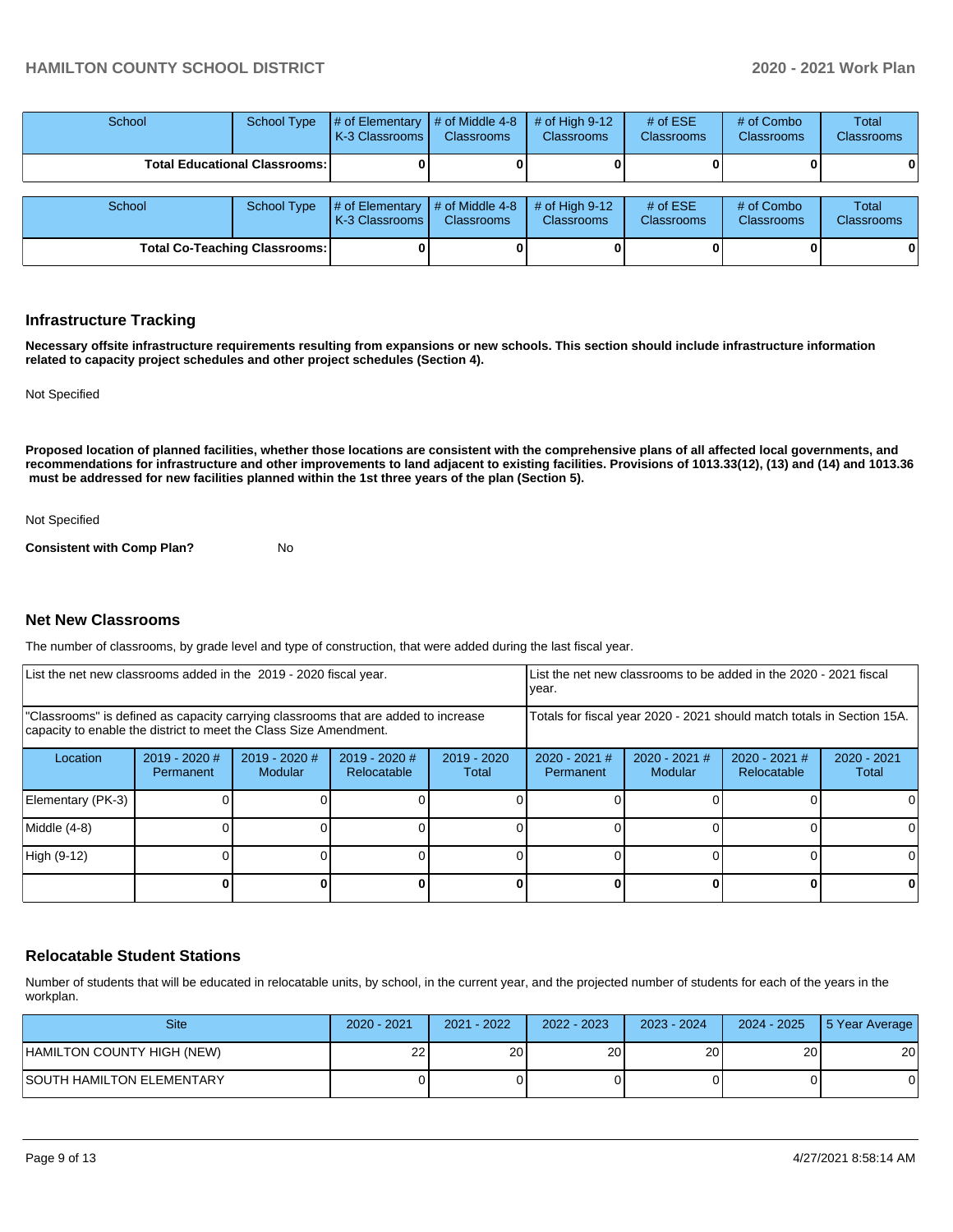| HAMILTON COUNTY ELEMENTARY SCHOOL                 |       |       |       |       |       |                 |
|---------------------------------------------------|-------|-------|-------|-------|-------|-----------------|
| Totals for HAMILTON COUNTY SCHOOL DISTRICT        |       |       |       |       |       |                 |
| Total students in relocatables by year.           | 22    | 20    | 20    | 20    | 20    | 20 <sub>1</sub> |
| Total number of COFTE students projected by year. | 1,487 | 1,493 | 1,496 | 1,478 | 1,470 | 1,485           |
| Percent in relocatables by year.                  | %     | ' %।  | $1\%$ | %     | l %   | 1%              |

#### **Leased Facilities Tracking**

Exising leased facilities and plans for the acquisition of leased facilities, including the number of classrooms and student stations, as reported in the educational plant survey, that are planned in that location at the end of the five year workplan.

| Location                          | # of Leased<br>Classrooms 2020 -<br>2021 | <b>FISH Student</b><br><b>Stations</b> | Owner | # of Leased<br>Classrooms 2024 -<br>2025 | <b>FISH Student</b><br><b>Stations</b> |
|-----------------------------------|------------------------------------------|----------------------------------------|-------|------------------------------------------|----------------------------------------|
| <b>ISOUTH HAMILTON ELEMENTARY</b> |                                          |                                        |       |                                          |                                        |
| HAMILTON COUNTY HIGH (NEW)        |                                          |                                        |       |                                          |                                        |
| HAMILTON COUNTY ELEMENTARY SCHOOL |                                          |                                        |       |                                          | ΩI                                     |
|                                   |                                          |                                        |       |                                          |                                        |

#### **Failed Standard Relocatable Tracking**

Relocatable units currently reported by school, from FISH, and the number of relocatable units identified as 'Failed Standards'.

Nothing reported for this section.

# **Planning**

#### **Class Size Reduction Planning**

**Plans approved by the school board that reduce the need for permanent student stations such as acceptable school capacity levels, redistricting, busing, year-round schools, charter schools, magnet schools, public-private partnerships, multitrack scheduling, grade level organization, block scheduling, or other alternatives.**

The current class size reduction numbers are being met.

#### **School Closure Planning**

**Plans for the closure of any school, including plans for disposition of the facility or usage of facility space, and anticipated revenues.** 

N/A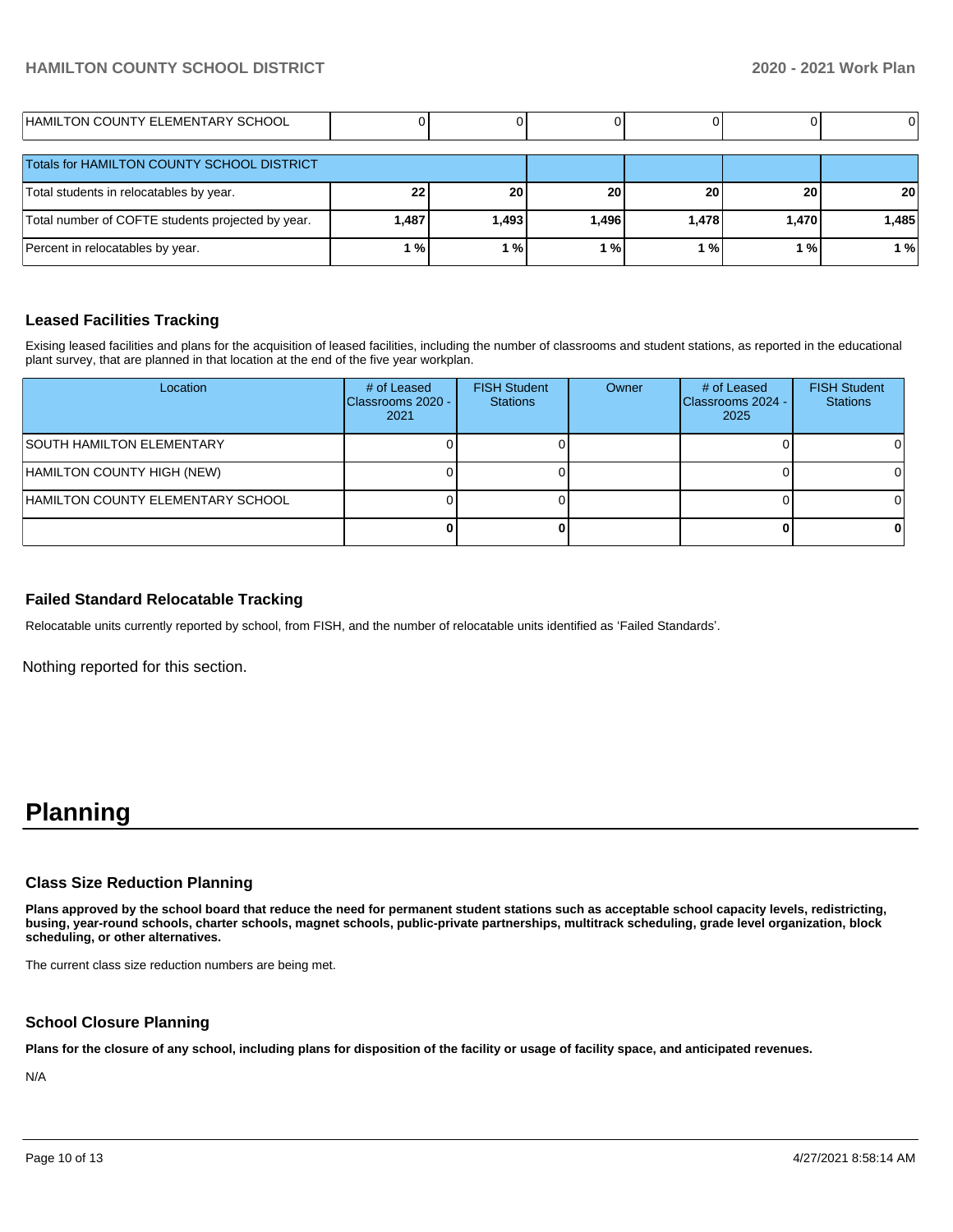# **Long Range Planning**

#### **Ten-Year Maintenance**

District projects and locations regarding the projected need for major renovation, repair, and maintenance projects within the district in years 6-10 beyond the projects plans detailed in the five years covered by the work plan.

Nothing reported for this section.

#### **Ten-Year Capacity**

Schedule of capital outlay projects projected to ensure the availability of satisfactory student stations for the projected student enrollment in K-12 programs for the future 5 years beyond the 5-year district facilities work program.

Nothing reported for this section.

#### **Ten-Year Planned Utilization**

Schedule of planned capital outlay projects identifying the standard grade groupings, capacities, and planned utilization rates of future educational facilities of the district for both permanent and relocatable facilities.

| <b>Grade Level Projections</b>   | <b>FISH</b><br>Student<br><b>Stations</b> | Actual 2019 -<br><b>2020 FISH</b><br>Capacity | Actual<br>$2019 -$<br>2020<br><b>COFTE</b> | Actual 2019 - 2020<br><b>Utilization</b> | Actual 2020 - 2021 / 2029 - 2030 new<br>Student Capacity to be added/removed | Projected 2029<br><b>2030 COFTE</b> | Projected 2029 -<br>2030 Utilization |
|----------------------------------|-------------------------------------------|-----------------------------------------------|--------------------------------------------|------------------------------------------|------------------------------------------------------------------------------|-------------------------------------|--------------------------------------|
| Elementary - District<br>lTotals | 964                                       | 964                                           | 841.12                                     | 87.24 %                                  |                                                                              |                                     | 0.00%                                |
| Middle - District Totals         | 1.029                                     | 926                                           | 659.97                                     | 71.27 %                                  |                                                                              |                                     | 0.00%                                |
| High - District Totals           |                                           |                                               | 0.00                                       | 0.00%                                    |                                                                              |                                     | 0.00%                                |
| Other - ESE, etc                 | 784                                       |                                               | 0.00                                       | $0.00\%$                                 |                                                                              |                                     | 0.00%                                |
|                                  | 2,777                                     | 1,890                                         | 501.09, ا                                  | 79.42 %                                  |                                                                              |                                     | 0.00%                                |

**Combination schools are included with the middle schools for student stations, capacity, COFTE and utilization purposes because these facilities all have a 90% utilization factor. Use this space to explain or define the grade groupings for combination schools.** 

No comments to report.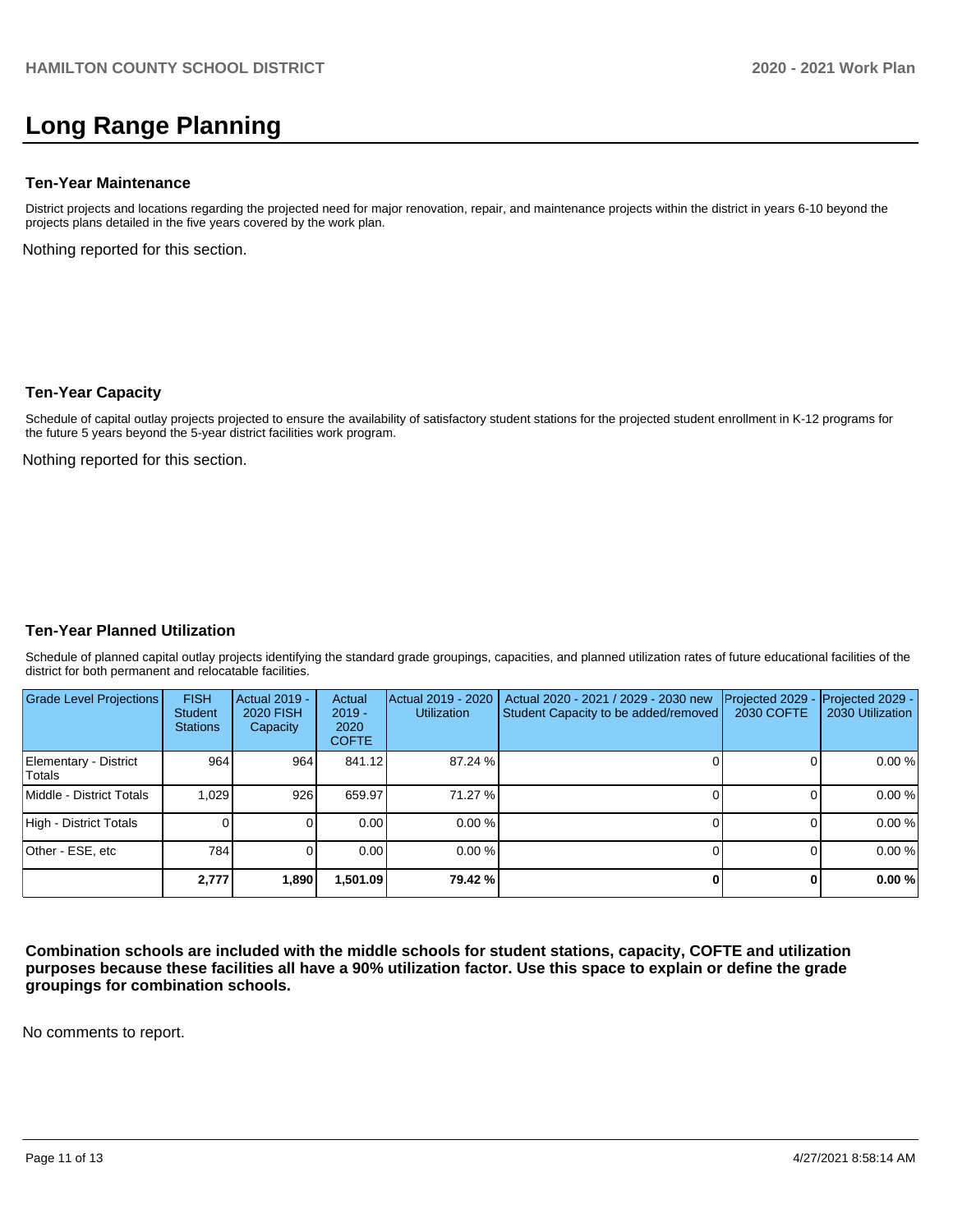## **Ten-Year Infrastructure Planning**

Nothing reported for this section.

## **Twenty-Year Maintenance**

District projects and locations regarding the projected need for major renovation, repair, and maintenance projects within the district in years 11-20 beyond the projects plans detailed in the five years covered by the work plan.

Nothing reported for this section.

### **Twenty-Year Capacity**

Schedule of capital outlay projects projected to ensure the availability of satisfactory student stations for the projected student enrollment in K-12 programs for the future 11-20 years beyond the 5-year district facilities work program.

Nothing reported for this section.

## **Twenty-Year Planned Utilization**

Schedule of planned capital outlay projects identifying the standard grade groupings, capacities, and planned utilization rates of future educational facilities of the district for both permanent and relocatable facilities.

| <b>Grade Level Projections</b>  | <b>FISH</b><br>Student<br><b>Stations</b> | <b>Actual 2019 -</b><br><b>2020 FISH</b><br>Capacity | Actual<br>$2019 -$<br>2020<br><b>COFTE</b> | Actual 2019 - 2020<br><b>Utilization</b> | Actual 2020 - 2021 / 2039 - 2040 new<br>Student Capacity to be added/removed | Projected 2039<br>2040 COFTE | Projected 2039 -<br>2040 Utilization |
|---------------------------------|-------------------------------------------|------------------------------------------------------|--------------------------------------------|------------------------------------------|------------------------------------------------------------------------------|------------------------------|--------------------------------------|
| Elementary - District<br>Totals | 964                                       | 964                                                  | 841.12                                     | 87.24 %                                  |                                                                              |                              | 0.00%                                |
| Middle - District Totals        | 1.029                                     | 926                                                  | 659.97                                     | 71.27 %                                  |                                                                              |                              | 0.00%                                |
| High - District Totals          |                                           |                                                      | 0.00                                       | 0.00%                                    |                                                                              |                              | 0.00%                                |
| Other - ESE, etc                | 784                                       |                                                      | 0.00                                       | 0.00%                                    |                                                                              |                              | 0.00%                                |
|                                 | 2,777                                     | 1,890                                                | 1,501.09                                   | 79.42 %                                  |                                                                              |                              | 0.00%                                |